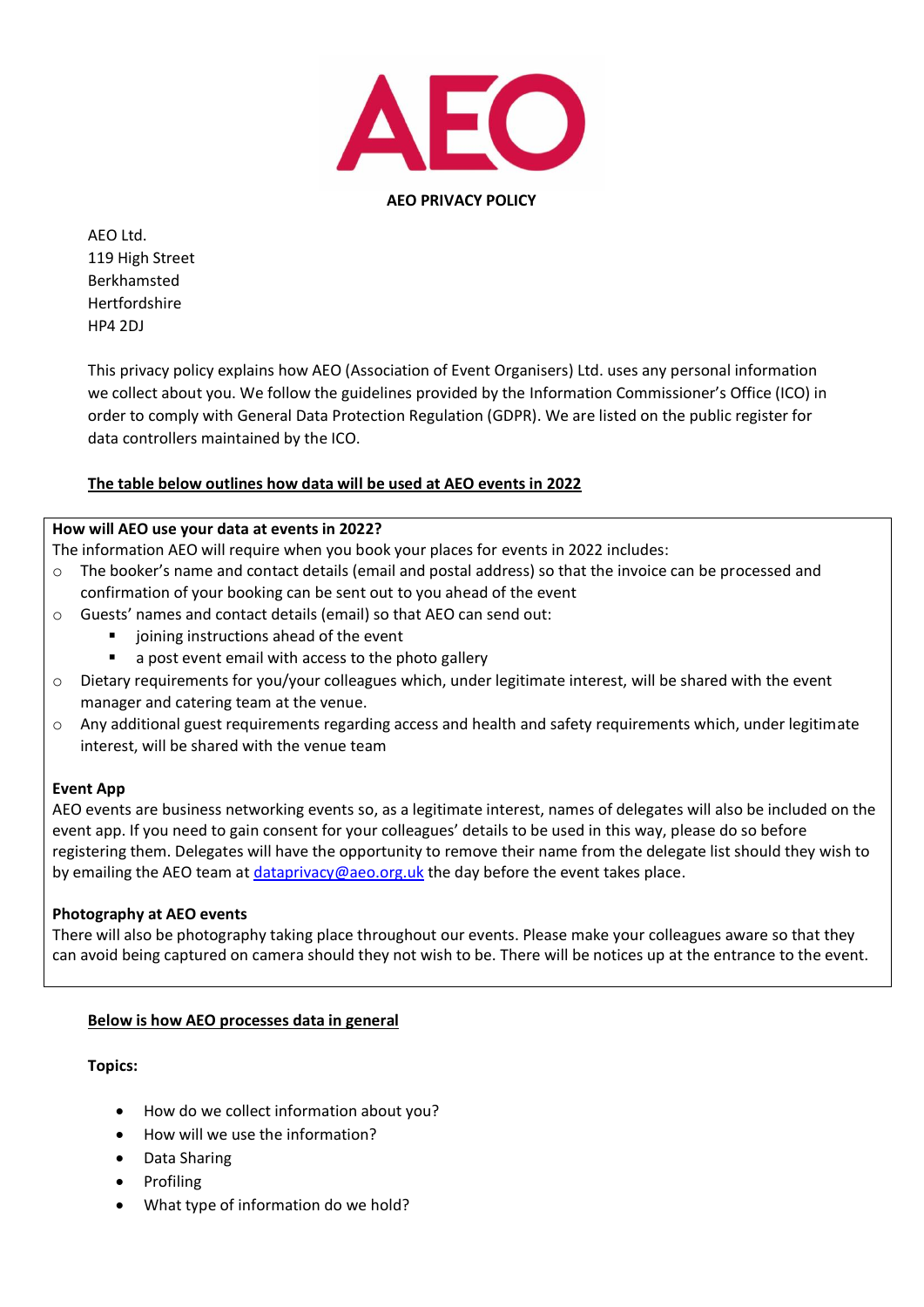

- Access to your information
- Data storage and security
- Retention of Data
- Cookies
- Third party websites
- Changes to our privacy policy
- Your views are important to us

#### **How do we collect information about you?**

We collect information about you if the company you work for becomes a member of the AEO and/or when you register to use our products and services such as our events and webinars. We may also collect information when you voluntarily complete surveys, provide feedback and participate in competitions.

Website usage information is collected using cookies.

#### **How will we use the information?**

If you register for our products and services we will use your information for the purposes of providing tickets, joining instructions, communicating about the product or service and/or any changes we may need to make to ensure that your experience of the product or service is a good one. This may include requesting contact details, dietary information and information about your business so that speakers can tailor their content.

If, within the last two years, you have registered for our products and services or attended AEO events, under legitimate interest, we will contact you about similar events and services. You may opt out of receiving this information at any time by unsubscribing from our email communications, this will, however, mean that you won't hear from us about any future initiatives, services or offers we provide.

If the organisation you work for has become a member of AEO, we will contact you about information we consider to be a legitimate interest to you and/or the AEO such as events industry initiatives, health and safety information, industry networking opportunities, research, resources and training and development opportunities that will support your role in the events industry.

On occasion we may also send you information from our partners, sponsors and sister associations (AEV and ESSA) that we think may be of interest to you.

You may opt out of receiving this information at any time by unsubscribing from our different email communications, this will, however, mean that you won't hear from us about any similar future initiatives, services or offers that your organisation is subscribing to as part of its AEO membership fee.

#### **Data Sharing**

We have consulted the ICO (Information Commissioner's Office) directly about data sharing. For occasions where we deem data sharing to be a legitimate interest to the data subject such as sharing dietary requirements with venue catering teams and delegate lists for networking at our member events, we will conduct a legitimate interest (LI) balancing test and inform delegates of what data will be shared, who it will be shared with and where it may be published.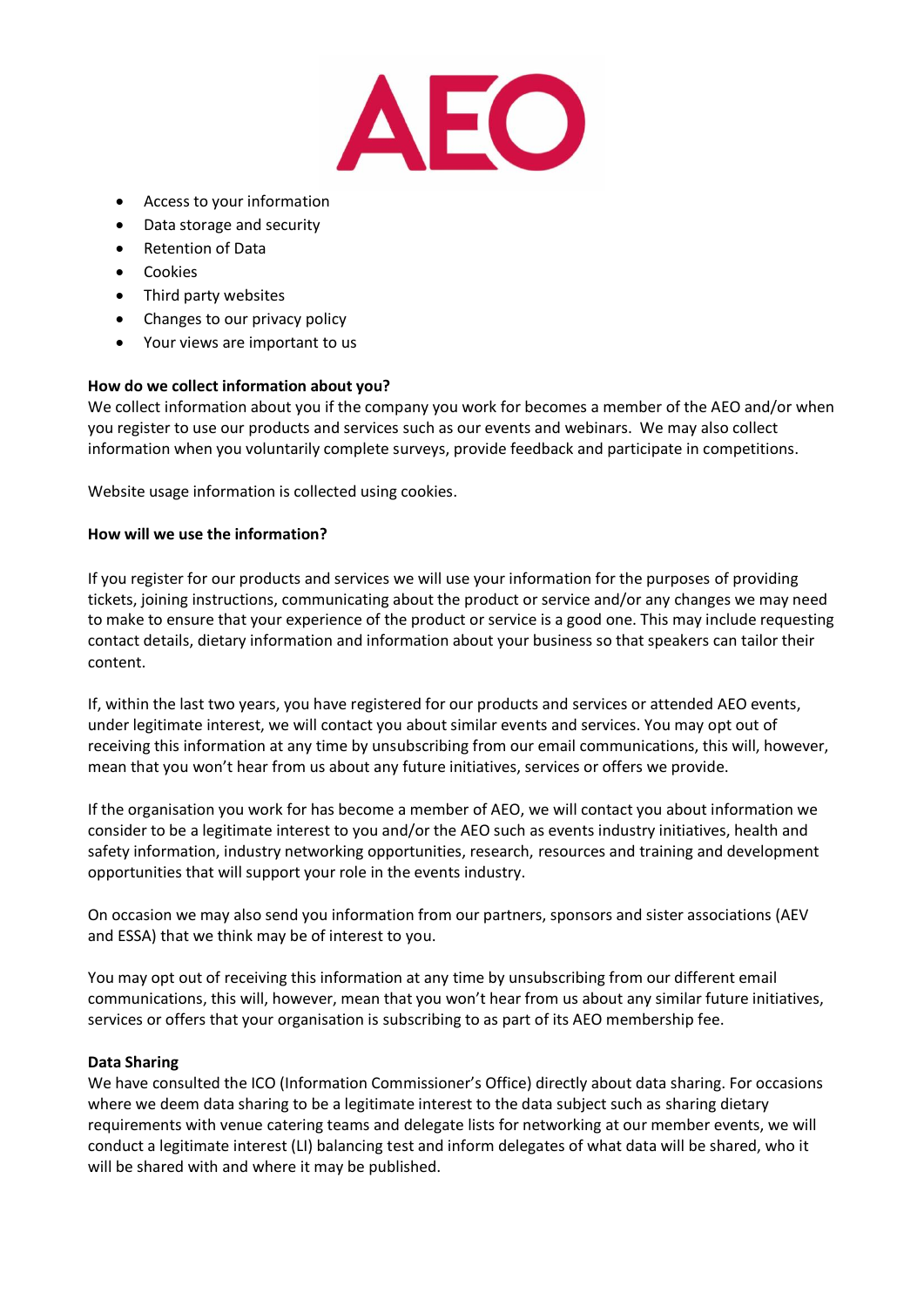

Other than where we have deemed it relevant to conduct an LI test, we will not share your information with third parties unless you have provided consent for us to do so, either as part of a contractual agreement, via a registration process for the events, products and services we provide or by other means.

## **Profiling**

For marketing AEO products and services, member data may be subject to profiling by job role, function and position to ensure that the most relevant information is provided. If you would like further information, please email [dataprivacy@aeo.org.uk](mailto:dataprivacy@aeo.org.uk)

## **What type of information do we hold?**

The type of delegate or member information we hold is:

- o Name
- o Contact details email, telephone number
- o Job title and function
- o Images from events, of speakers, spokespeople, working group members
- o Social media details
- o Financial details for invoicing purposes
- o Dietary needs

#### **Access to your information**

You have a right to request a copy of the information we hold about you. If you would like a copy of some or all of your personal information, please email [dataprivacy@aeo.org.uk](mailto:dataprivacy@aeo.org.uk) or write to us at the following address:

AEO Ltd. 119 High Street Berkhamsted Hertfordshire HP4 2DJ

We want to make sure that your personal information is accurate and up to date. You may ask us to correct or remove information you think is inaccurate.

If, at any time, you would like us to stop holding information about you or using it for any particular purpose please just email us at [dataprivacy@aeo.org.uk.](mailto:dataprivacy@aeo.org.uk)

You have the right to complain to a data supervisory authority if you feel that AEO has not handled your data in a satisfactory manner. [www.ico.org.uk/concerns/handling/](http://www.ico.org.uk/concerns/handling/)

#### **Data storage and security**

AEO may store the information collected from you on our company database and email system. All data is held and processed in accordance with AEO data procedures and access to AEO computer servers is controlled by firewalls.

#### **Data retention**

All data obtained via registration for AEO events such as the AEO Forums, AEO Excellence Awards, FaceTime Exhibitor Masterclasses and AEO Conference will be retained for a period of three years.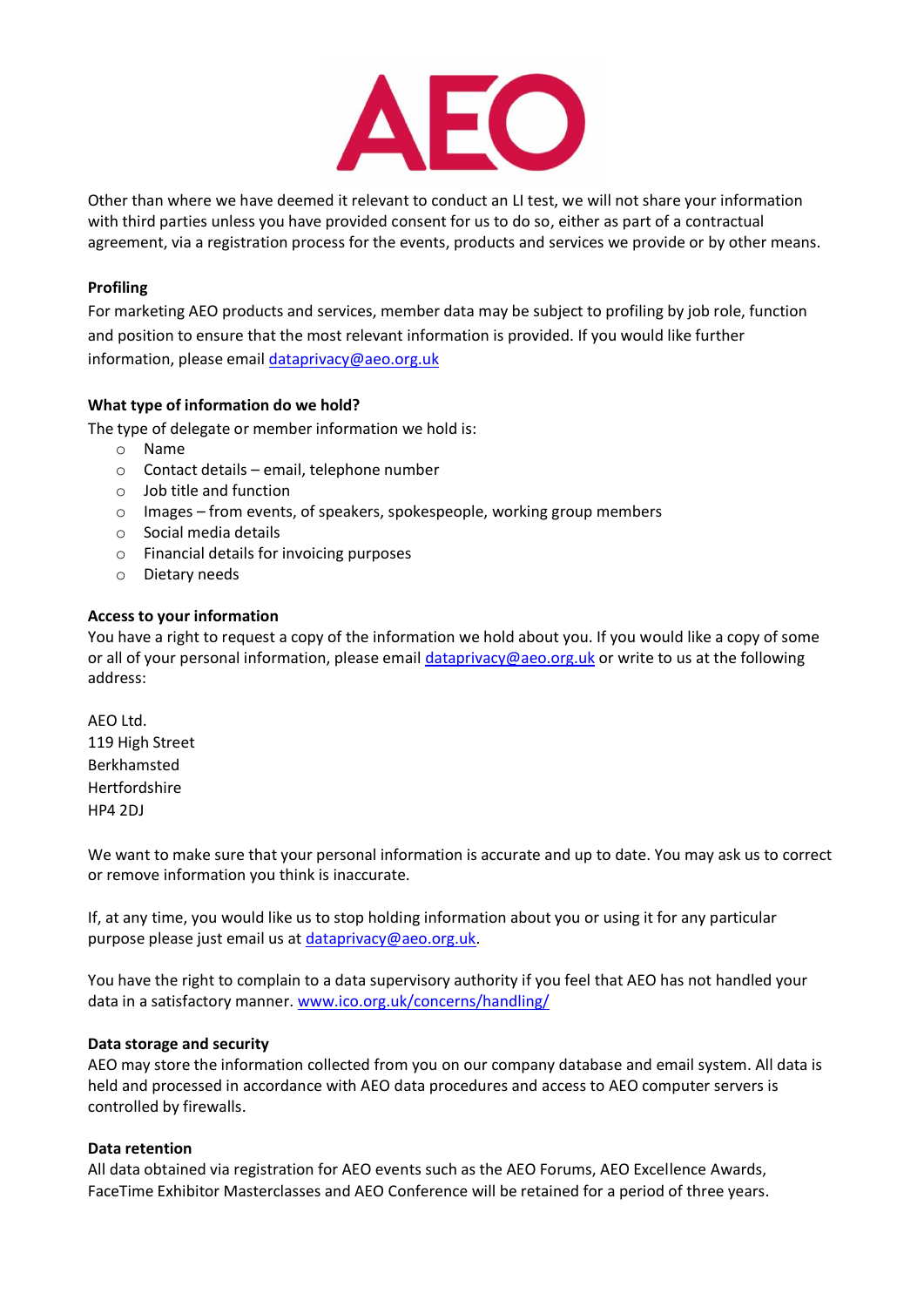

#### **'Cookies'**

Cookies are text files placed on your computer to collect standard internet log information and visitor behaviour information. This information is used to track visitor use of the website and to compile statistical reports on website activity.

If you wish to learn more about cookies please visit [www.allaboutcookies.org](http://www.allaboutcookies.org/)

You can set your browser not to accept cookies and the website above will tell you how to remove cookies from your browser. However in a few cases some of our website features may not function as a result.

Below is a list of the cookies that AEO's web provider ASP Ltd. creates on its Showoff sites and supporting systems.

## **Cookies set by Showoff**

| Cookie Name       | Encrypted? | <b>Expires</b> | Description                                      |
|-------------------|------------|----------------|--------------------------------------------------|
| <b>CFID</b>       | N          | Never          | Maintaining client identity: A sequential client |
|                   |            |                | identifier                                       |
| CFToken           | N          | <b>Never</b>   | Maintaining client identity: A random number     |
|                   |            |                | client security token                            |
| DefaultLocale     | N          | On Exit        | Stores the default locale of the website.        |
| JSessionID        | N          | On Exit        | ColdFusion session-specific management           |
|                   |            |                | cookie/identifier                                |
| SessionExpiryTime | N          | 2 Hours        | Timestamp used to track a user's session.        |

#### **Cookies set by Insights**

| Cookie Name | Encrypted? | Expires                            | Description                     |
|-------------|------------|------------------------------------|---------------------------------|
| pk id       |            | Indefinitely or when user manually | Contains a visitor id used to   |
|             |            | clears them                        | identify unique visitors        |
| pk ref      |            | Indefinitely or when user manually | To identify where visitors to   |
|             |            | clears them                        | the site came from              |
| pk ses      |            | 30 mins                            | Used to identify a unique visit |
|             |            |                                    | to the site                     |

#### **Cookies set by Engage**

| Cookie Name              | Encrypted? | <b>Expires</b> | Description                      |
|--------------------------|------------|----------------|----------------------------------|
| *_engage_barCollapsed    | N          | On Exit        | Holds the state of the Engage    |
|                          |            |                | bar, whether this is open or     |
|                          |            |                | collapsed                        |
| *_engage_modules         | N          | On Exit        | Contains a list of enabled       |
|                          |            |                | modules for Engage               |
| *_engage_accessTokenSite | N          | On Exit        | A unique access token for the    |
|                          |            |                | user to access the engage API    |
| *_engage_PersonUUID      | N          | On Exit        | Identifies The user for the      |
|                          |            |                | logged in session                |
| asp engage               | v          | On Exit        | Stores the session ID of a visit |